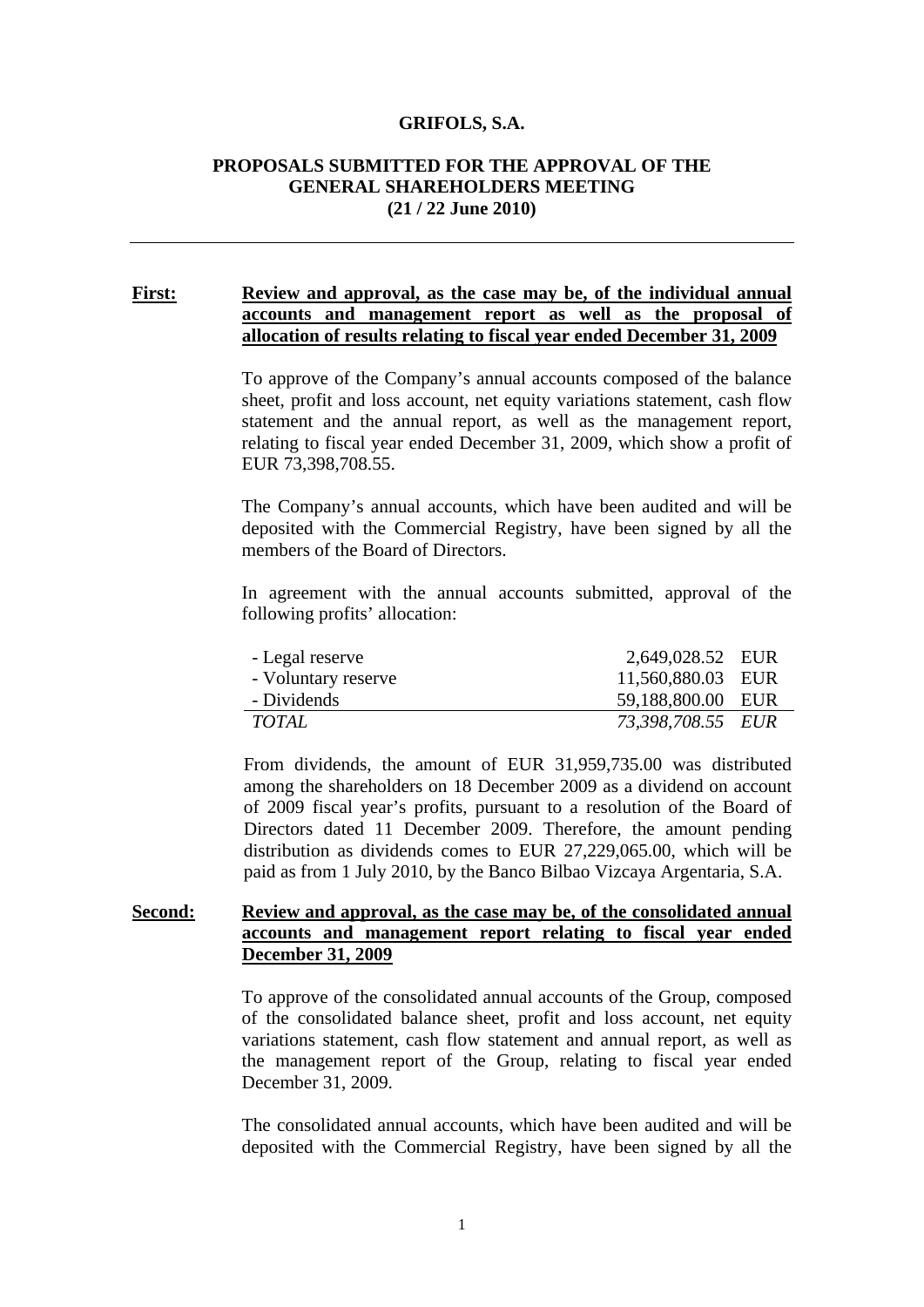members of the Board of Directors.

# **Third: Review and approval, as the case may be, of the performance of the Board of Directors throughout fiscal year ended December 31, 2009**

To approve of the management by the Board of Directors, at both Company and Group level, throughout fiscal year ended December 31, 2009.

### **Fourth: Re-election of auditors for the individual annual accounts**

To reelect KPMG Auditores, S.L., registered in the Official Registry of Auditors (*Registro Oficial de Auditores de Cuentas del Instituto de Contabilidad y Auditoría de Cuentas*) under number S0702, with registered office in Madrid, Paseo de la Castellana, nº 95, registered at the Commercial Registry of Madrid, under Volume 11,961, Sheet M-188,007 and provided with Tax Identification Card number B-78510153, as auditors of the individual annual accounts of the Company for the term of one year as of January 1, 2010. Such appointment will therefore comprise the audit of the annual accounts for fiscal year ended December 31, 2010.

## **Fifth: Re-election of auditors for the consolidated annual accounts**

To reelect KPMG Auditores, S.L., registered in the Official Registry of Auditors (*Registro Oficial de Auditores de Cuentas del Instituto de Contabilidad y Auditoría de Cuentas*) under number S0702, with registered office in Madrid, Paseo de la Castellana, nº 95, registered at the Commercial Registry of Madrid, under Volume 11,961, Sheet M-188,007 and provided with Tax Identification Card number B-78510153, as auditors of the consolidated annual accounts of the Company for the term of one year as of January 1, 2010. Such appointment will therefore comprise the audit of the annual accounts for fiscal year ended December 31, 2010.

#### **Sixth: Re-election of Board Members**

#### A) Re-election of Mr. Tomás Dagá Gelabert

To reelect Mr. Tomás Dagá Gelabert, whose personal data are recorded in the Commercial Registry, as director of the Company for the term of five (5) years.

Mr. Dagá will continue belonging to the category of "other external directors".

B) Re-election of Mr. Edgar Dalzell Jannotta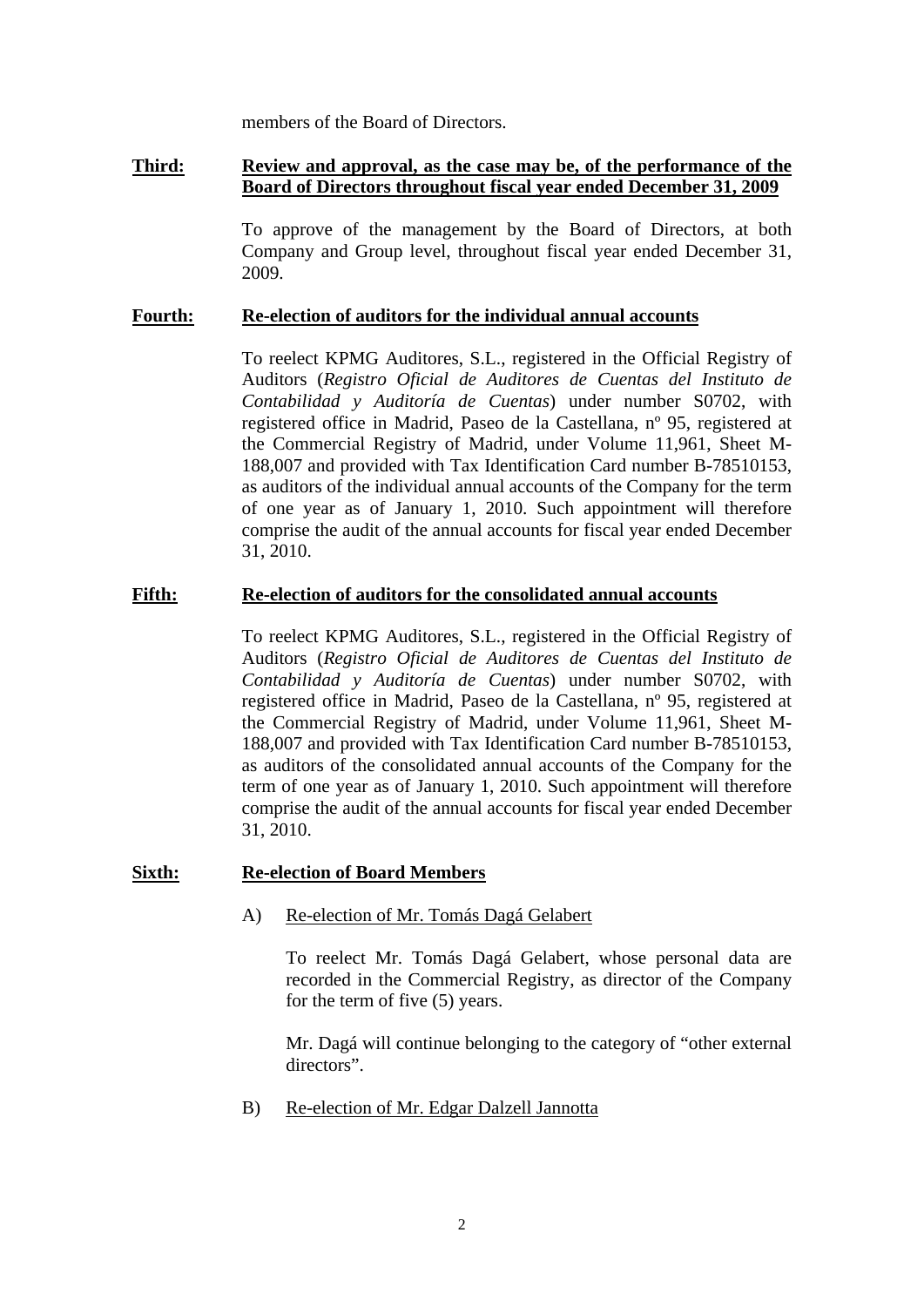To reelect Mr. Edgar Dalzell Jannotta, whose personal data are recorded in the Commercial Registry, as director of the Company for the term of five (5) years.

Mr. Janotta will continue belonging to the category of "independent" director.

### C) Re-election of Ms. Anna Veiga Lluch

To reelect Ms. Anna Veiga Lluch, whose personal data are recorded in the Commercial Registry, as director of the Company for the term of five (5) years.

Ms. Veiga will continue belonging to the category of "independent" director.

### **Seventh: Approval of Board Members' remuneration**

To approve the payment of a total gross amount of EUR 60,000 for the fiscal year 2010 as remuneration to each of the Members of the Board of Directors acting as independent director. On the date hereof, the Company has three independent directors.

# **Eighth: Authorisation for the derivative acquisition of treasury stock, revoking and invalidating the preceding authorisation agreed by the General Meeting on May 15, 2009**

To authorise the Board of Directors of the Company to acquire its own shares or subscription rights by sale, exchange, allotment of shares or any other procedure established by law, whether directly or through its subsidiaries, within the limits and subject to the requirements set forth below:

- (i) That the face value of the shares acquired, in addition to those already held by the Company or its subsidiaries, shall not exceed 10% of the share capital of the Company.
- (ii) That the acquisition of the shares of treasury stock by the Company, including the shares that the Company or any person acting in his/her own name but on behalf of the Company had previously acquired, shall not cause the Company's net equity to be lower than the share capital plus the unavailable reserves required by law or the by-laws.
- (iii) That the shares purchased shall be totally paid-in.
- (iv) That the maximum purchase price shall be the price established on the stock market the day the purchase is made or, as the case may be, the one permitted by the National Securities Market